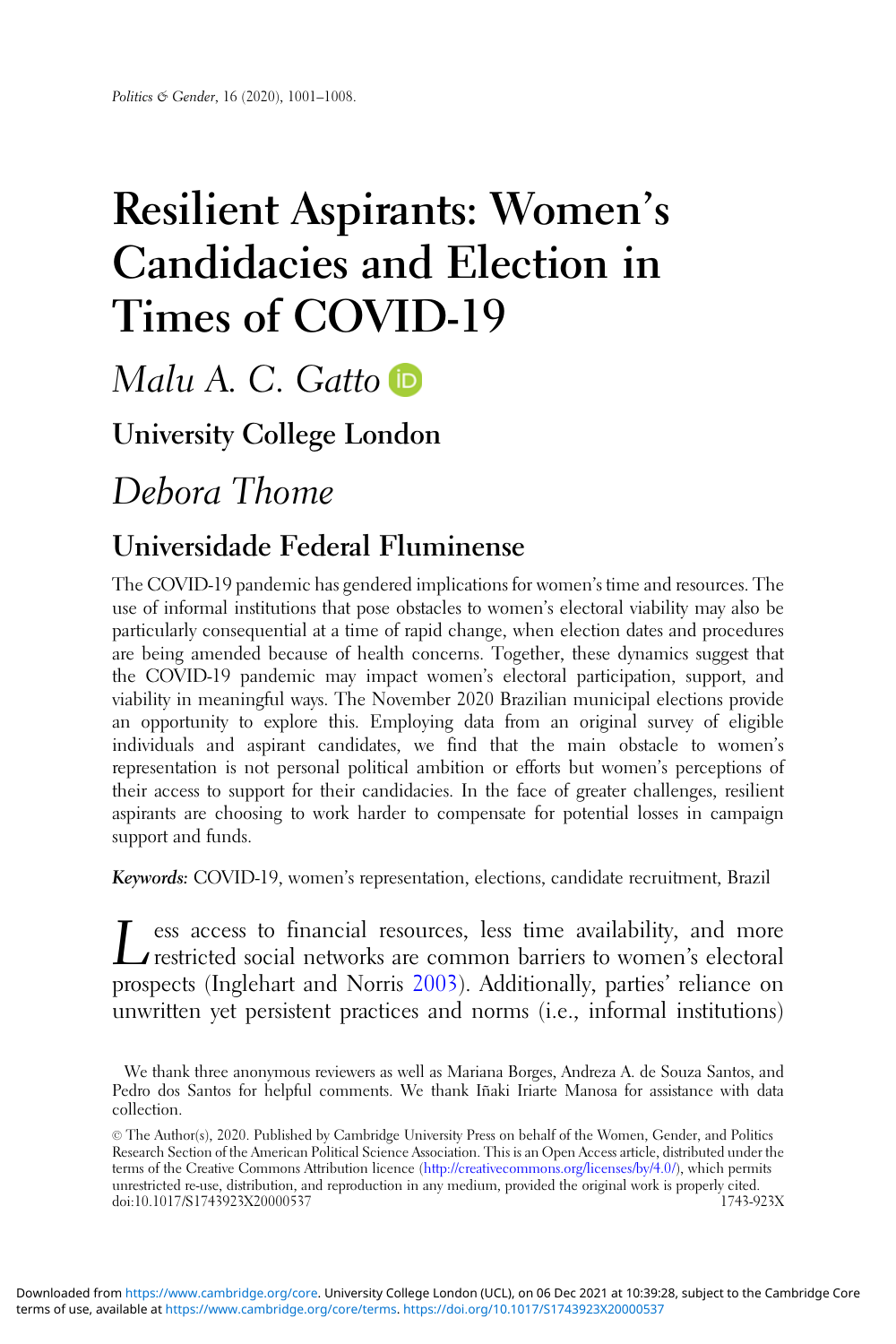of candidate recruitment and campaign support allocation can serve as obstacles to women's election to office, sometimes even when formal institutions favor women (Bjarnegård and Zetterberg [2019](#page-6-0)).

As a number of emerging analyses show, the COVID-19 pandemic seems to be decreasing women's financial stability, increasing their shares of unpaid domestic and care work, and restricting their possibilities to establish key contacts (Wenham, Smith, and Morgan  $2020$ ). Times of change — such as that prompted by the pandemic also increase opportunities for informal practices to flourish (Waylen [2014](#page-7-0)). Together, these dynamics suggest that the COVID-19 pandemic may be detrimental to women's electoral prospects.

In particular, we anticipate that changes in electoral dynamics may impact political aspirations, perceptions of electoral viability, and expectations of access to resources in gendered ways. More specifically, by affecting individuals' household responsibilities, financial resources, and emotional stability, the pandemic could impose higher personal costs of running for office, demotivating women's candidacies. In addition, constraints on faceto-face interactions and the reduction of campaign time could increase traditional forms of political capital and incumbents' advantages (Pereira and Rennó [2001](#page-7-0)), making women less certain of their electoral prospects. Finally, disruptions to interactions with party brokers could increase candidates' reliance on resources attained through informal institutions and established networks, decreasing women's perceptions of their access to valuable campaign resources. The 2020 Brazilian elections provide an opportunity to explore these possible scenarios.

As a result of the pandemic, Brazil delayed to November 2020 municipal elections for mayor and city councilors that had originally been scheduled for October. Voting in Brazil is mandatory and done only in person. Changes to campaign procedures, formal isolation protocols, and individuals' fears of personal interactions are likely to drastically change electoral dynamics; personal interactions between party leaders and candidates and between candidates and voters have traditionally been crucial in Brazil, particularly at the local level (Barreira [2006](#page-6-0)).

In spite of the adoption of a gender quota for municipal elections in 1995, the persistence of gendered political practices and employment of informal institutions in Brazil have largely kept women out of elected office (Wylie and dos Santos [2016\)](#page-7-0). Since 2018, women occupy 15% of the lower house of Congress, up from 10% in 2014.

This 50% increase in women's representation has not gone unnoticed. Some authors associate it with the newly instituted reservation of 30% of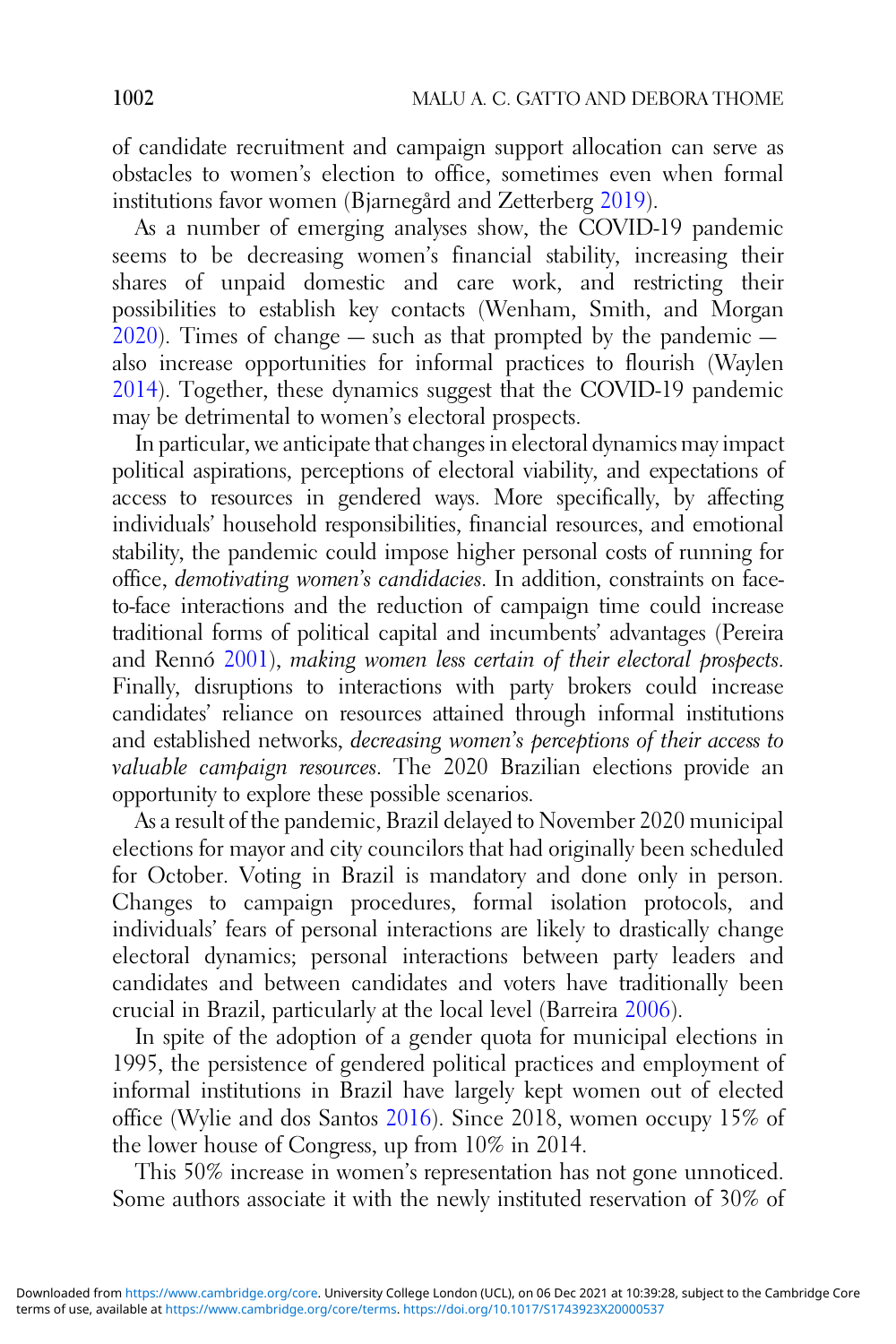public campaign finance for women (Haje [2019\)](#page-6-0). Meanwhile, others have observed that, as in the United States, the electoral popularity (and subsequent election) of a far-right and misogynist candidate, Jair Bolsonaro, might have increased women's costs of not running (Dittmar [2020](#page-6-0)). Within this context, and considering that many politicians start their careers at the local level, the 2020 elections were expected to be a turning point for women's political participation in Brazil.

The pandemic, however, could change this scenario. Employing data from an original survey of party members (including individuals eligible for candidacy and active aspirants to elected office), this research note provides an exploratory investigation of how COVID-19 may impact women's electoral opportunities. We find that COVID-19 did not disproportionately impact women's plans to run or their evaluations of their electoral chances, but it decreased women's perceptions of their levels of access to campaign support and resources. These findings reinforce previous work that shows women to be particularly resilient aspirants even amid unexpected adversity.

#### DATA AND METHODS

COVID-19 is likely to impact candidacy decisions and campaign strategies heterogeneously, depending on individuals' backgrounds and levels of political experience. To attain a diverse sample of respondents, we partnered with the Paraná state branch of the Partido Republicano da Ordem Social (Social Order Republican Party or PROS). The party branch was responsible for disseminating the survey link to all their registered members in Paraná.

Created in 2013, PROS is one of the newest parties in Brazil's highly fragmented system of 33 registered parties and offers a good representation of a typical Brazilian party. As Appendix A in the supplementary materials shows, PROS is the party closest to the mean value of Brazilian parties' left-right ideological placement. Additionally, the overwhelming majority of politicians in Brazil belong to nonprogrammatic parties such as PROS, which offer particular career incentives (Zucco and Power [2019\)](#page-7-0). Findings derived from a sample of respondents from the PROS should thus be generalizable to the majority of Brazilian parties.

We collected a sample of 139 responses through the online platform Qualtrics from June 4 to 21, 2020. Our recruitment strategy oversampled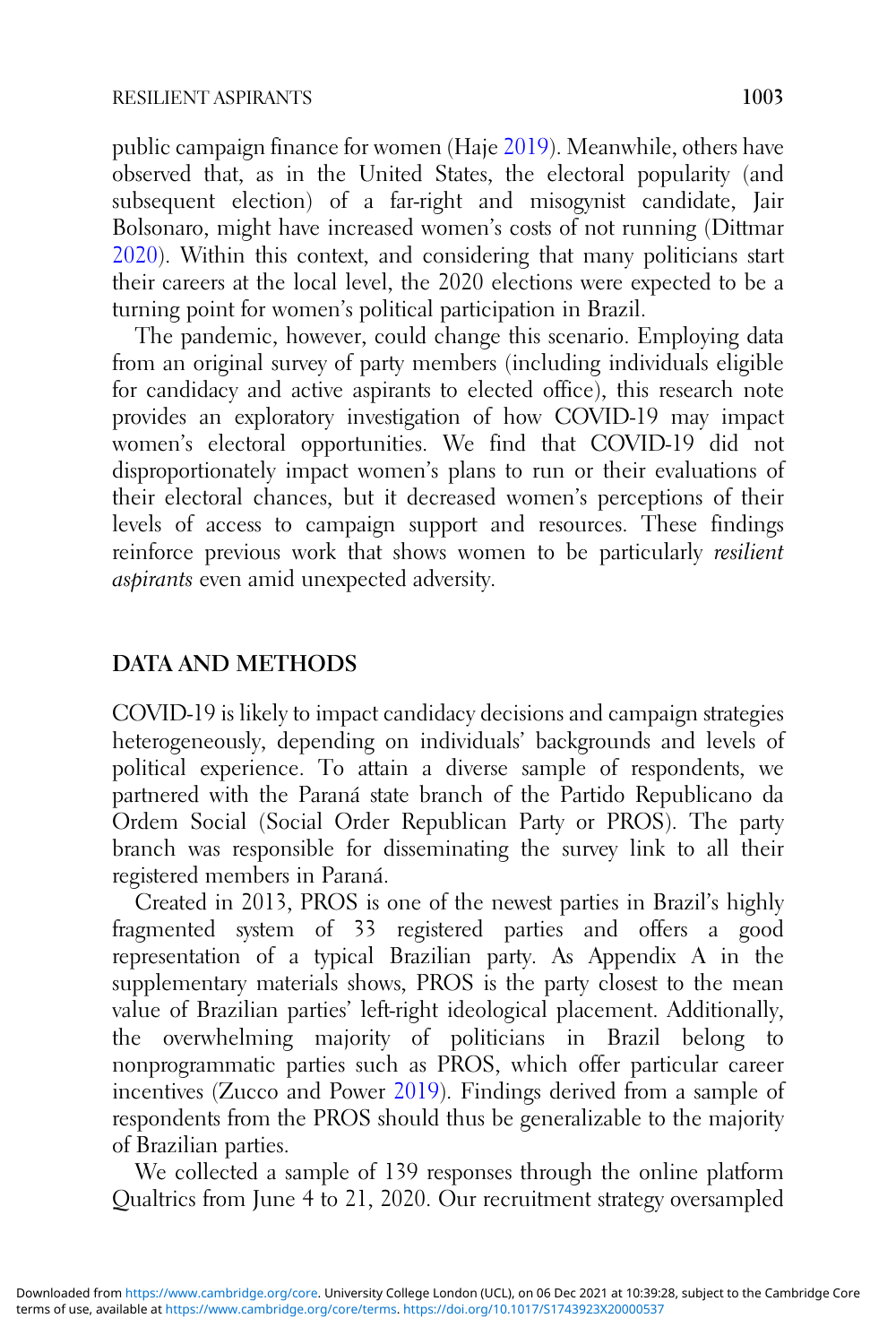highly educated and politically active members: 66% of respondents had (and continue to have) candidacy plans (see Appendix B). To understand whether and how COVID-19 is likely to have gendered implications for women's political representation, we use answers to the survey questions to derive three types of dependent variables (see [Table 1\)](#page-4-0).

Given our focus on the potential gendered impacts of COVID-19, our main independent variable is respondents' gender. In our binary variable, woman, women respondents are assigned a value of 1. In our sample, 56 respondents (40%) are women.

We also add controls for respondents' *age*, race (with the binary variable white), and household *income*. Since electoral campaigns require candidates' contributions of money and time, we also control for whether they are the main *breadwinner* and whether *minors* live with them. We employ the variable personal changes to account for whether COVID-19 impacted respondents' domestic and care responsibilities, finances, health, or emotional stability. Since individuals' political opportunities can be shaped by their relationship to their parties and political experiences, we control for their party membership length (in years), number of past candidacies, and number of past electoral successes. Finally, given that our sample includes eligible individuals and aspirants, we control for whether a respondent plans to run for office in 2020 with the variable *aspirant*.<sup>1</sup> Appendix C outlines our survey questionnaire, and Appendix D shows descriptive statistics for our variables.

### DISCUSSION

To simplify interpretation, we run ordinary least squares (OLS) models for all of our dependent variables; we also report results from ordered logit models in the Appendices G–I. Interestingly, the pandemic led 12 respondents  $(8.6\%)$  to change their candidacy plans: five of them (two women) will no longer run and seven (three women) became encouraged to run. As shown in Appendix G, gender is not a statistically significant characteristic shaping candidacy decisions. Women also do not statistically differ from men in respect to their evaluations of how the pandemic will impact their or their parties' electoral chances. As one woman explained, "I believe there are always adaptations to the new."

However, women differ significantly from men in their evaluations of how COVID-19 will impact access to campaign support and resources

<sup>1.</sup> Not included in models of candidacy plans.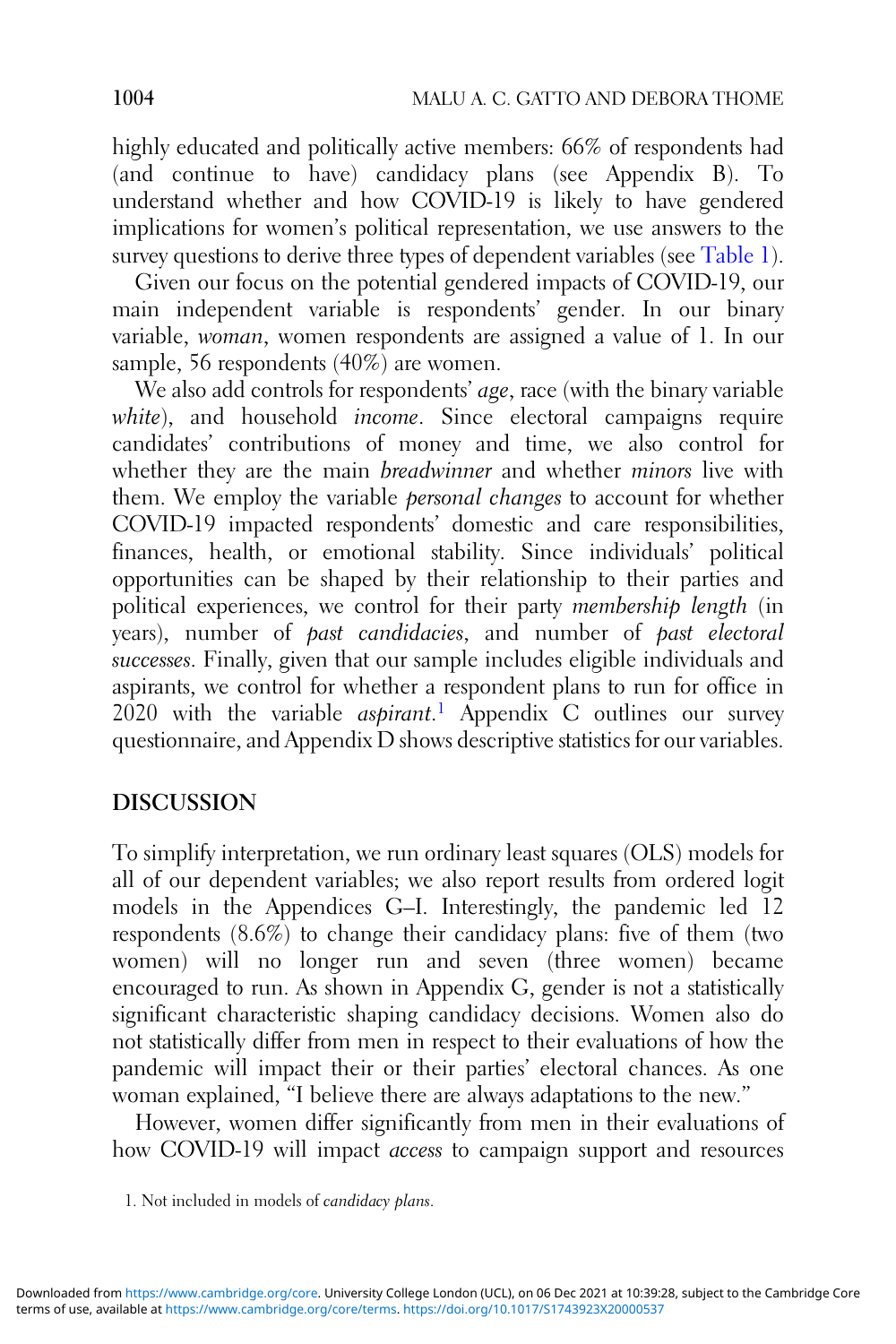<span id="page-4-0"></span>

| Table 1. | Dependent variables |  |
|----------|---------------------|--|
|----------|---------------------|--|

| Variable        | <i><u><b>Ouestion/Answers</b></u></i>                                                | Value    |
|-----------------|--------------------------------------------------------------------------------------|----------|
| Candidacy plans | Has the pandemic changed your 2020 candidacy plans?                                  |          |
|                 | Answer options<br>Before the pandemic, I was planning to run, but now I will<br>not. | $-1$     |
|                 | I have never planned to run, and I still do not have any plans.                      | $\theta$ |
|                 | I have always planned to run, and I still have these plans.                          | 1        |
|                 | Before the pandemic, I did not plan to run, but now I will.                          | 2        |
| Electoral       | How will COVID-19 impact your/your party's electoral                                 |          |
| chances         | chances?                                                                             |          |
|                 | Answer options                                                                       |          |
|                 | My/my party's electoral chances will be lower.                                       |          |
|                 | My/my party's electoral chances will not change.                                     | $\theta$ |
|                 | My/my party's electoral chances will increase.                                       |          |
| Resource access | How will COVID-19 impact access to campaign resource<br>$X?^*$                       |          |
|                 | Answer options                                                                       |          |
|                 | Access to X resource will decrease.                                                  |          |
|                 | Access to X resource will not change.                                                |          |
|                 | Access to X resource will increase.                                                  |          |

\* Consists of six dependent variables: party funds, party leadership support, donations in money, donations in work, street campaigns, and social media campaigns.

(findings that hold when we restrict our models to aspirants only, as shown in Appendix H). Specifically, as shown in [Figure 1](#page-5-0), women are more likely than men to believe that COVID-19 will diminish donations in money and support from party brokers  $2$ — resources that are crucial for electoral success in an open-list proportional representation system (Jalalzai and dos Santos [2015\)](#page-7-0).<sup>3</sup>

Since 2018, 30% of public campaign funds distributed to parties have been reserved for women. Yet party brokers have discretion over the distribution of these funds. In the 2018 elections, parties largely used this

2. Our measure of personal changes due to COVID-19 is not statistically significant in any of our models, suggesting that within our sample, personal adversities brought up by the pandemic have not influenced respondents' decision to run or their assessments of their electoral viability (see Appendices G–I). In logistic regressions using the individual components of *personal changes* as dependent variables, we additionally find that gender is not a statistically significant explanatory variable (Appendix F). A note of caution is in order when interpreting these results: our sample is composed of highly educated respondents whose income might not have been as threatened by the pandemic.

3. This is not due to gendered differences in assessments of the importance of these resources, as shown in Appendix I.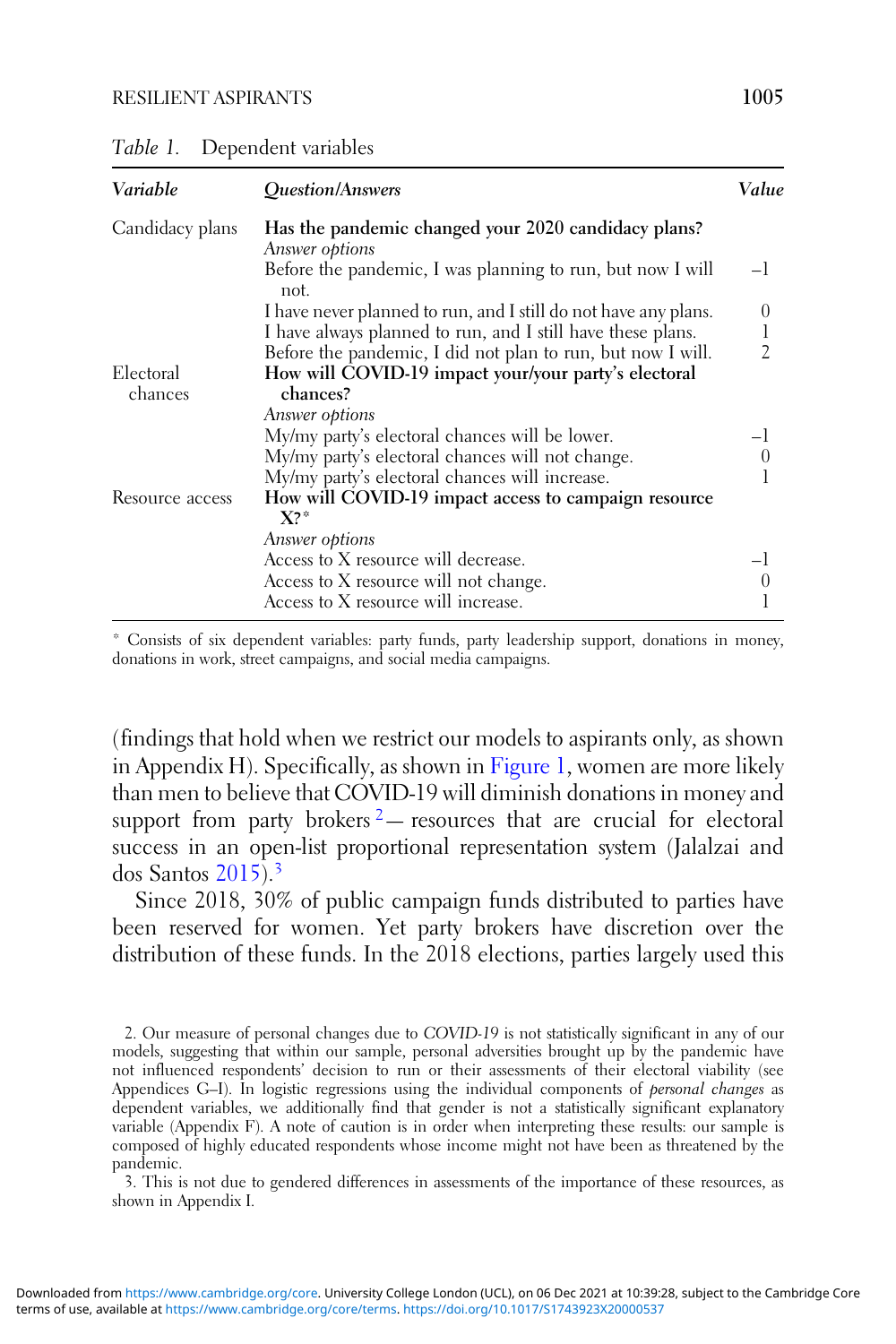<span id="page-5-0"></span>



reserved 30% to fund the campaigns of women incumbents and those of women running mates of male primary candidates.

Even in this context, our findings suggest that women are as confident as men about their access to public campaign funds. However, the unequal distribution of these public resources and the high costs associated with campaigns in a candidate-centric system ultimately mean that these additional sources of finance remain important for candidates' electoral success. Women's perception that the pandemic will decrease their access to monetary donations is thus a relevant finding in the run-up to the 2020 elections. Among eligible women, perceptions of lower access to funds could also impact decisions to run in the future.

Additionally, PROS-Paraná's efforts to promote women's leadership through daily online meetings do not seem to have been sufficient to make women as confident as men about support from party leaders. This is a significant finding, particularly given our oversampling of politically active party members.

Answers to open-ended questions indicate that to compensate for potential losses in support and funds, women are increasing their political engagement. Remarkably, some women do not seem to view recent changes as a handicap but as an opportunity. As one respondent conveyed, "My performance has increased as I now have to try to do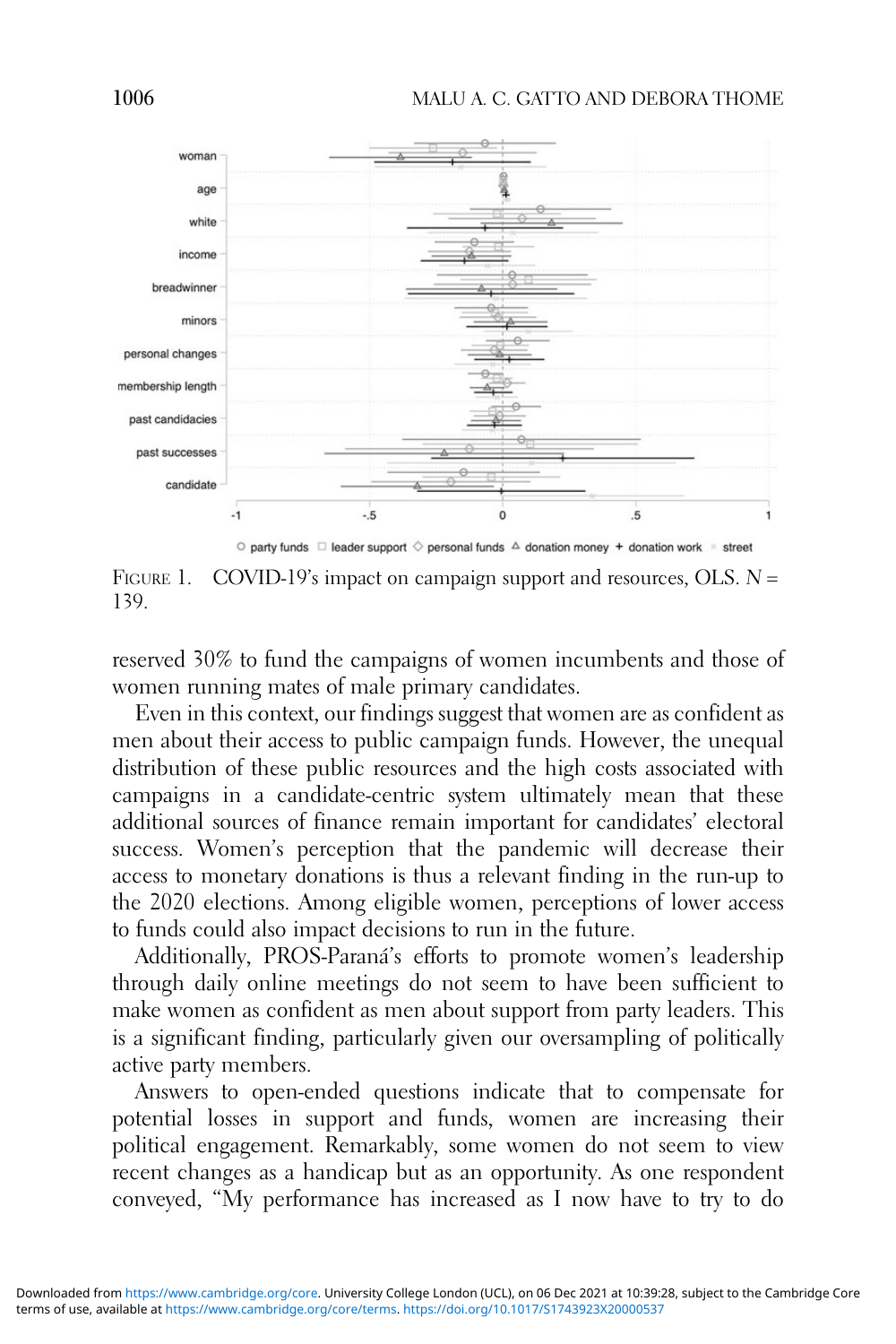<span id="page-6-0"></span>more and better." Crucially, although some men mentioned problems concerning money and party dynamics, women's answers most commonly focused on adaptations to their campaign strategies. As another woman said, "We have been more participative in social activities, as this strengthens our relationship with others."

In sum, our results indicate that women are particularly *resilient* aspirants: even amid a crisis that has gendered implications for personal time and resources, the main obstacle to women's prospects is not personal political ambition or efforts but women's perceptions of their access to campaign resources and party brokers' support. These findings are aligned with existing scholarship that shows that women's underrepresentation in politics cannot be explained by their personal attributes or constraints, or by their lower levels of political ambition and perceptions of electoral viability than men, but by the different levels of campaign support they encounter (Piscopo and Kenny [2020\)](#page-7-0): a pattern they seem to be aware of and that is reproduced during crises.

#### SUPPLEMENTARY MATERIAL

To view supplementary material for this article, please visit [https://doi.org/](https://doi.org/10.1017/S1743923X20000537) [10.1017/S1743923X20000537](https://doi.org/10.1017/S1743923X20000537)

Malu A. C. Gatto is Assistant Professor of Latin American Politics in the Institute of the Americas at University College London: [m.gatto@ucl.ac.](mailto:m.gatto@ucl.ac.uk) [uk;](mailto:m.gatto@ucl.ac.uk) Debora Thome is a researcher at LabGen at the Universidade Federal Fluminense: [deborathome@gmail.com](mailto:deborathome@gmail.com)

#### REFERENCES

- Barreira, Irlys Alencar Firmo. 2006. "Recortes Etnográficos de Campanhas Eleitorais." Novos estudos 74: 177–94.
- Bjarnegård, Elin, and Pär Zetterberg. 2019. "Political Parties, Formal Selection Criteria, and Gendered Parliamentary Representation." Party Politics 25 (3): 325–35.
- Dittmar, Kelly. 2020. "Urgency and Ambition: The Influence of Political Environment and Emotion in Spurring US Women's Candidacies in 2018." European Journal of Politics and Gender  $3(1)$ : 143–60.
- Haje, Lara. 2019. "Estudo da Consultoria Atribui Eleição de Mais Mulheres a Maior Acesso a Recursos Públicos." Câmara Notícias. May 17. [https://www.camara.leg.br/noticias/](https://www.camara.leg.br/noticias/557767-estudo-da-consultoria-atribui-eleicao-de-maismulheres-a-maior-acesso-a-recursos-publicos/) [557767-estudo-da-consultoria-atribui-eleicao-de-maismulheres-a-maior-acesso-a](https://www.camara.leg.br/noticias/557767-estudo-da-consultoria-atribui-eleicao-de-maismulheres-a-maior-acesso-a-recursos-publicos/)[recursos-publicos/](https://www.camara.leg.br/noticias/557767-estudo-da-consultoria-atribui-eleicao-de-maismulheres-a-maior-acesso-a-recursos-publicos/) (accessed June 22, 2020).
- Inglehart, Ronald, and Pippa Norris. 2003. Rising Tide: Gender Equality and Cultural Change around the World. Cambridge: Cambridge University Press.